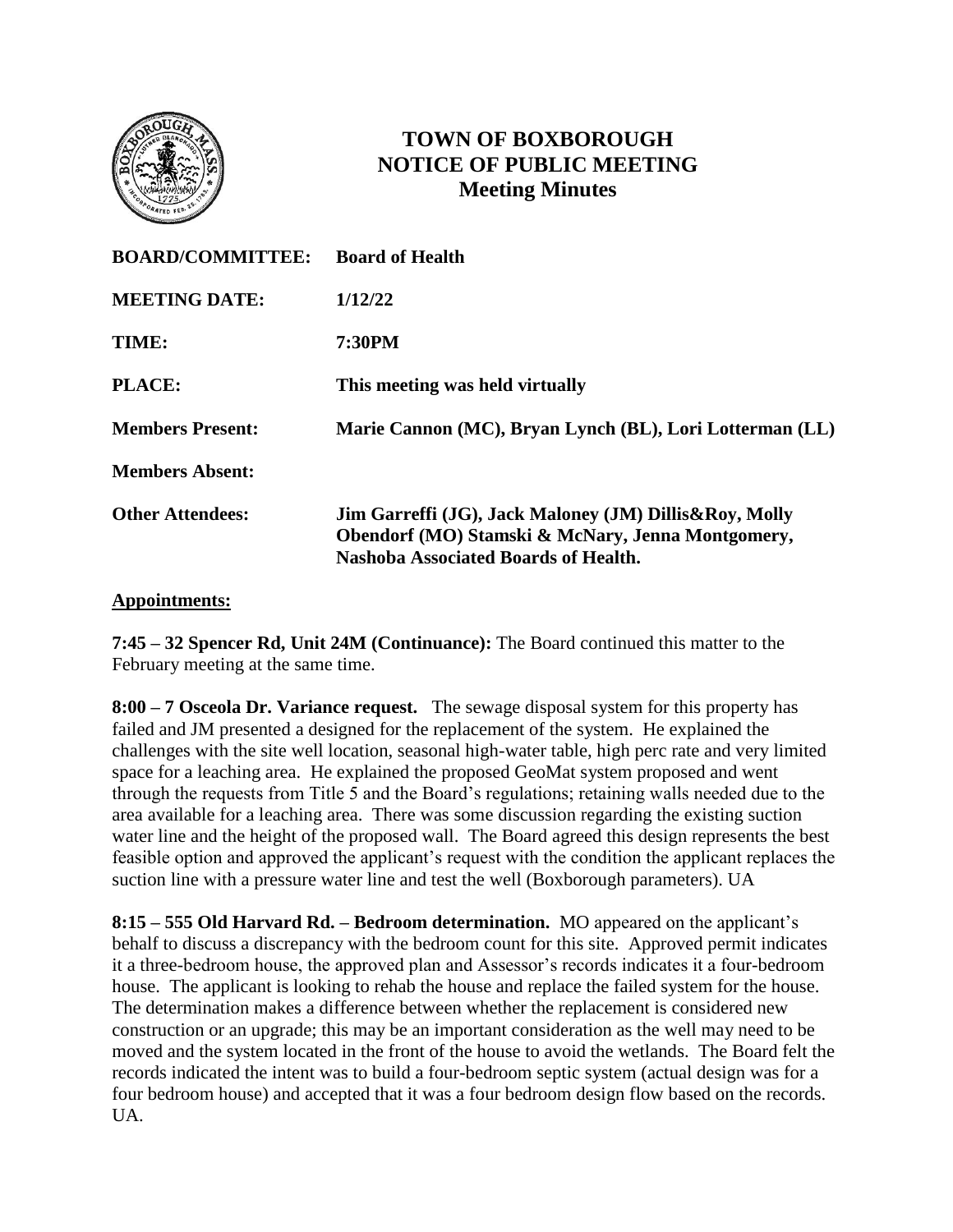**8:30 – Public Health Educator – Nashoba Associated Board of Health.** JG introduced Jenna Montgomery as a new member of the staff (and hired with the grant Nashoba received to expand services/staff). Jenna described her worked and plans to the Board and let the Board know she was in an information and needs assessment mode to help the District provide more information to the public on matters of Public Health. She has been working on the weekly reports to the Board, improving NABH website and social media reach and working on projects for a couple of the District communities. She reminded the Board of the survey she had sent and welcomed additional comments.

# **Discussions:**

Fincom: FY23 Salaries for warrant. A member of the Finance Committee was present at the meeting and asked if the Board was going to keep their salaries in their budget. The Board answered they would keep the salaries in their budget.

The Board discussed whether or not to issue a mask mandate. The Board members noted area towns instituting mandates in light of the recent surge in cases. MC noted the schools and town buildings imposed mask mandates at their discretion and private business could do the same to institute a mandate. Lisa Cote (Nashoba Valley Olympia) stated it would be easier to enforce their mandate if the town had one. JG described his experience with enforcement of the mandate as difficult, especially for businesses to enforce. LL moved and BL seconded to institute an emergency regulation requiring masks until 4/1; LL and BL yea, MC nay. JG will get the regulations published and it will take effect on 1/20/22.

The Board discussed whether the town should purchase COVID home test to distribute to those who may find it challenging to get kit. JG stated it could be helpful as a one-time purchase to get past the shortage in kits and difficulty getting tested. JG mentioned he was working with other District communities to pool order for a better price. The Board decided to request approximately 400 kits, up to approximately \$2,000. JG suggested the Chair inform the Town Administrator of their decision as the monies for the kits would need to come from the town.

### 1) CORRESPONDENCE: **REVIEWED**

- MassDep private well PFAS sampling program
- MassDep private well sampling program the management of PFAS in your groundwater

# 2) DRINKING WATER REPORTS: **REVIEWED**

- 159 Swanson Rd TC absent
- 
- Cisco Site I (LPCH) TC absent
- Campanelli Property (Cisco II) TC absent
- Codman Hill Condos TC absent
- Brook Village Condominium TC absent
- 84 Summer Rd PFAS 16.6 ppt

• 155 Swanson Rd copper/lead below/ND, TC absent